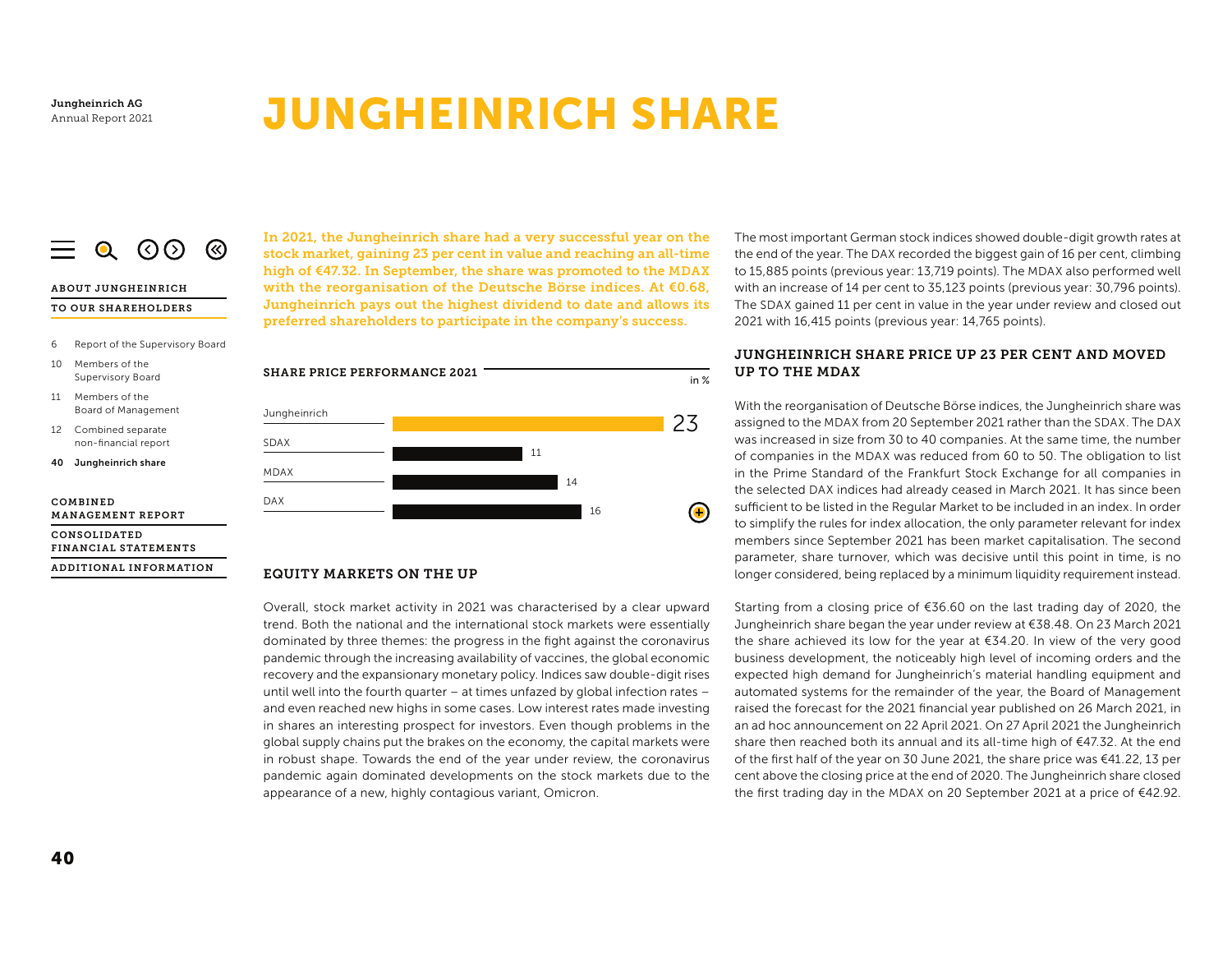As a result of a continued rise in customer demand and very good business development despite supply shortages for production materials combined with higher material prices, Jungheinrich raised its forecast for the 2021 financial year once again on 25 October 2021, when it published another ad hoc announcement. In December, uncertainty about the impact of Omicron's spread weighed on stock market activity, yet despite this, the Jungheinrich share held up well and ended trading in the 2021 stock market year at a price of €44.88. representing an increase in value of 23 per cent. Market capitalisation increased accordingly by €845 million during the year and stood at €4,578 million at the end of 2021 (31 December 2020: €3,733 million).

With market capitalisation of €2,111 million, which is relevant for index calculation, the Jungheinrich preferred share climbed to 77th place (previous year: 82nd place) at the end of December 2021. Of the total Jungheinrich AG shares (102 million), only the 48 million no-par-value preferred shares are listed and widely distributed.

According to Deutsche Börse's definition of free float, this includes all stockmarket-listed shares of Jungheinrich AG. The 54 million ordinary shares are held equally by the families of each of company founder Dr Friedrich Jungheinrich's two daughters.

### SHARE PRICE DEVELOPMENT OVER TIME





 $\equiv$  $Q$   $Q$   $Q$ ⊗

#### **ABOUT JUNGHEINRICH** TO OUR SHAREHOLDERS

- Report of the Supervisory Board 6
- 10 Members of the Supervisory Board
- 11 Members of the **Board of Management**
- 12 Combined separate non-financial report

40 Jungheinrich share

#### COMBINED **MANAGEMENT REPORT**

CONSOLIDATED FINANCIAL STATEMENTS

ADDITIONAL INFORMATION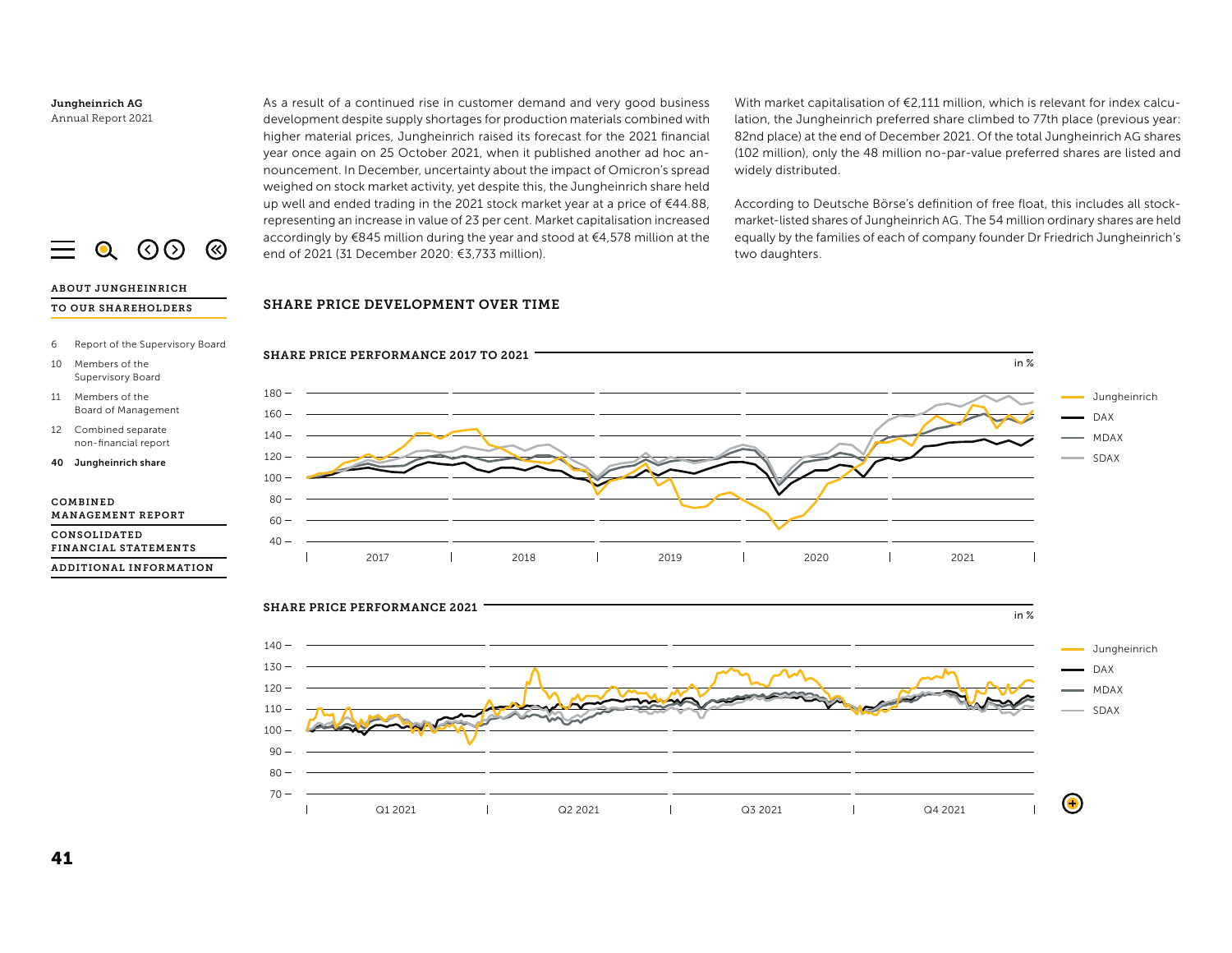$\equiv$  0.000

#### ABOUT JUNGHEINRICH TO OUR SHAREHOLDERS

- 6 Report of the Supervisory Board
- $10<sup>1</sup>$ Members of the Supervisory Board
- 11 Members of the **Board of Management**
- 12 Combined separate non-financial report
- 40 Jungheinrich share

#### COMBINED **MANAGEMENT REPORT**

CONSOLIDATED FINANCIAL STATEMENTS

ADDITIONAL INFORMATION

The shareholdings in Jungheinrich AG reportable pursuant to Sections 33 et seq. of the German Securities Trading Act (WpHG) have been published in accordance with Section 40 of the German Securities Trading Act (WpHG) in the notes to the annual financial statements of Jungheinrich AG and on the COMDANY's Website [www.jungheinrich.com/en/investor-relations/notifications].

## TRADING NUMBERS SIGNIFICANTLY LOWER THAN PREVIOUS YEAR

The Jungheinrich share is listed in the Prime Standard quality segment of the Deutsche Börse. It is traded on all German stock exchanges. The trading volume (Xetra and Frankfurt) amounted to 19.3 million shares in 2021, 55 per cent down from the trading volume in 2020 (43.0 million shares). The average number of shares traded per trading day (Xetra and Frankfurt) also more than halved to 75.8 thousand shares compared with the previous year (168.7 thousand shares). Yet despite this, the average daily trading volume reached  $63.2$  million due to the good share price development (previous year: €3.8 million).

#### DIVIDEND RISES TO HISTORIC HIGH

Jungheinrich's dividend policy is fundamentally geared towards continuous dividend payments. The aim is to distribute between 25 per cent and 30 per cent of the profit attributable to the shareholders of Jungheinrich AG.

Based on the significant improvement in profit for the year, the Board of Management and Supervisory Board of Jungheinrich AG will propose to the Annual General Meeting on 10 May 2022 that a dividend of €0.68 (previous year: €0.43) per no-par-value preferred share and €0.66 (previous year: €0.41) per no-par-value ordinary share be distributed. This equates to an increase of 58 per cent per preferred share compared with the previous year and means that the dividend will also rise to a historic high. Subject to approval at the Annual General Meeting, this will result in a total payment of €68 million (previous year: €43 million).

The payment of the dividend will be made on the third working day after the Annual General Meeting. The payment ratio, which is calculated as the percentage of the total dividend in relation to the profit attributable to the shareholders of Jungheinrich AG, thus reaches 26 per cent (previous year: 28 per cent).

# JUNGHEINRICH SHARE REMAINS AN ATTRACTIVE **INVESTMENT FOR LONG-TERM INVESTORS**

The Jungheinrich share proves to be an attractive capital investment over the long term. The share recorded significantly better performance over a ten-year period than the DAX, MDAX and SDAX. Over a five-year period, the picture is somewhat more varied. While the performance of the Jungheinrich share was much better than that of the DAX and still slightly better than that of the MDAX, it was on a par with the SDAX.

#### LONG-TERM PERFORMANCE OF THE JUNGHEINRICH SHARE

| Investment period              | 10 years   | 5 years    |  |
|--------------------------------|------------|------------|--|
| Investment date                | 01/01/2012 | 01/01/2017 |  |
| Portfolio value at end of 2021 | €78.353    | €16.877    |  |
| Average return p.a.            | 22.9%      | 11.1%      |  |

Comparable return of German share indices p.a.:

| <b>DAX</b>  | 10.1% | 6.5% |
|-------------|-------|------|
| <b>MDAX</b> | 14.4% | 9.4% |
| <b>SDAX</b> | 13.9% | 1.2% |

Please note: based on an initial investment of €10 thousand;

assuming that annual dividends received were reinvested in additional preferred shares.

## **BROAD ANALYST COVERAGE CONTINUES**

Equity research is important for making investors aware of share issuances, as it serves as a vital foundation when deciding to invest. In total, the Jungheinrich share was regularly analysed and assessed by 15 financial analysts (2020: 16) from national and international banks and research houses at the end of 2021. meaning that the scope of coverage has remained virtually unchanged compared with the previous year. Only Commerzbank discontinued its institutional equity research in light of the cooperation with the Franco-German financial group ODDO BHF in the equity sector and ceased its coverage of Jungheinrich at the beginning of September 2021. Seven analysts recommended buying the share, six recommended holding and two recommended selling. Based on the key analysts' valuations, the average share target was €49. The lowest value was €36, and the highest was €55.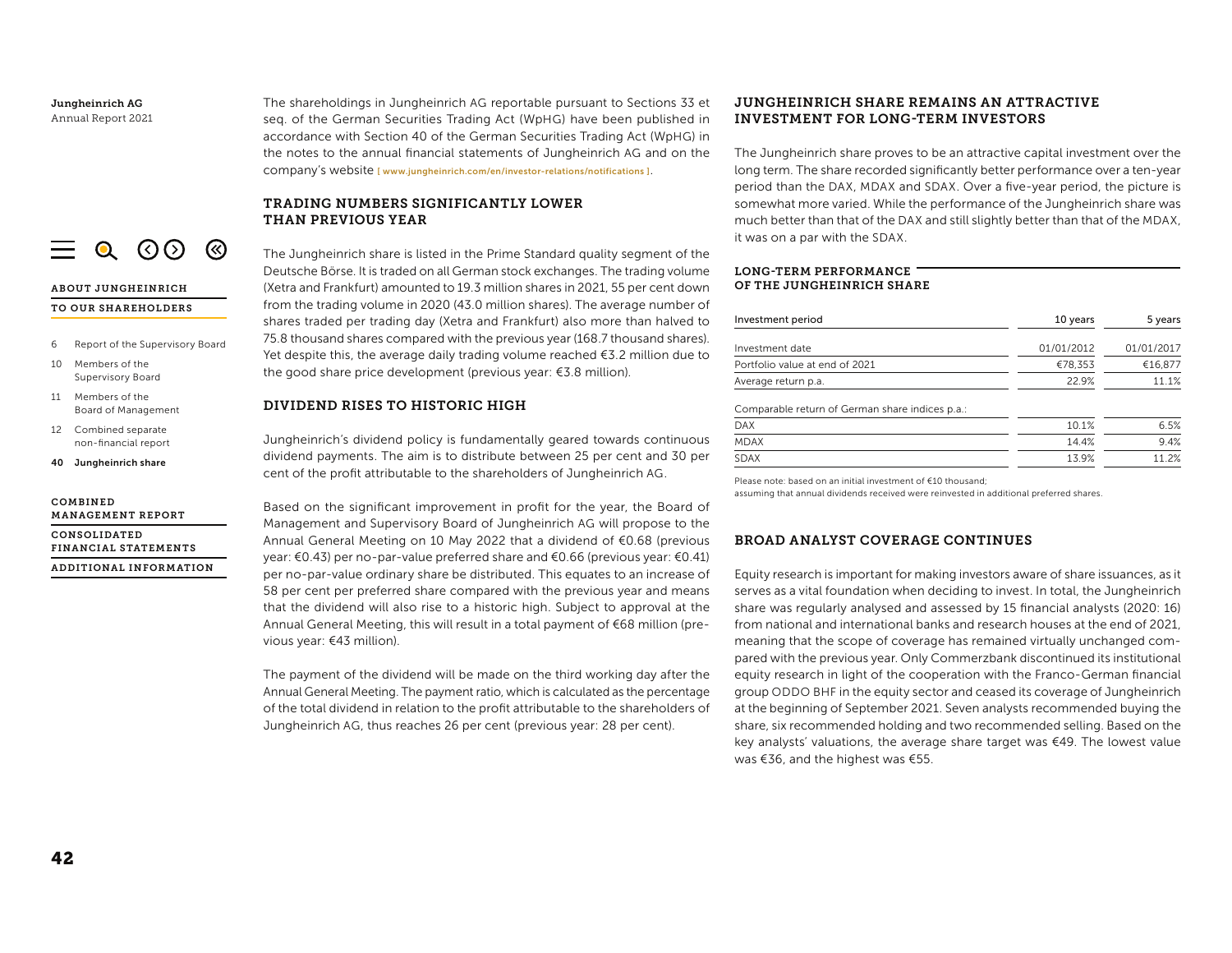

# VALUABLE RELATIONSHIPS CULTIVATED EVEN UNDER PANDEMIC CONDITIONS

The aim of Jungheinrich's investor relations work is to achieve a fair valuation of the Jungheinrich share through reliable, up-to-date and continuous communication. Key topics of capital market communication in 2021 were the business development in light of the ongoing coronavirus pandemic, the increasing level of supply shortages for production materials and rising material prices, the development of the market situation for material handling equipment and automated systems as well as the implementation progress of the Strategy 2025+.

The company informed the capital markets about special developments in the form of ad hoc announcements:

- Announcement on 22 April 2021: "Jungheinrich raises forecast for 2021 and publishes numbers as of 31 March 2021"
- Announcement on 25 October 2021: "Jungheinrich again raises its forecast for incoming orders and results for the 2021 financial year and publishes figures as of 30 September 2021"

As in the previous year, being able to meet personally with capital market participants was overshadowed by restrictions due to the coronavirus pandemic, the result being that the analyst conference on the 2020 financial year was again held as a conference call on 26 March 2021. To protect the health of the staff and visitors, the Annual General Meeting on 10 May 2021 was again held virtually. Conferences and roadshows with national and international participants were also organised exclusively as virtual events during the year, yet being able to interact digitally via telephone and video conferencing allowed for greater flexibility in terms of regional coverage of investor contacts. For the publications of the quarterly and half-year figures, Jungheinrich reported as usual in detail on the current business development of the Group in conference calls.

During the conference call on the business development as of 30 September 2021 on 10 November 2021, the Board of Management also reported on the focal points of the ongoing successful work to implement the strategy and the adjustments to the Strategy 2025+ targets published in November 2020 in light of the current market and business development. Core topics here were the acquisition of arculus GmbH in the field of automation and the planning of an additional production facility for reach trucks in Czechia. Over 300 investors had contact with the company during the year. Further information on Strategy 2025+ can be found in the combined management report from T page 50 ff. 1 ONWards.